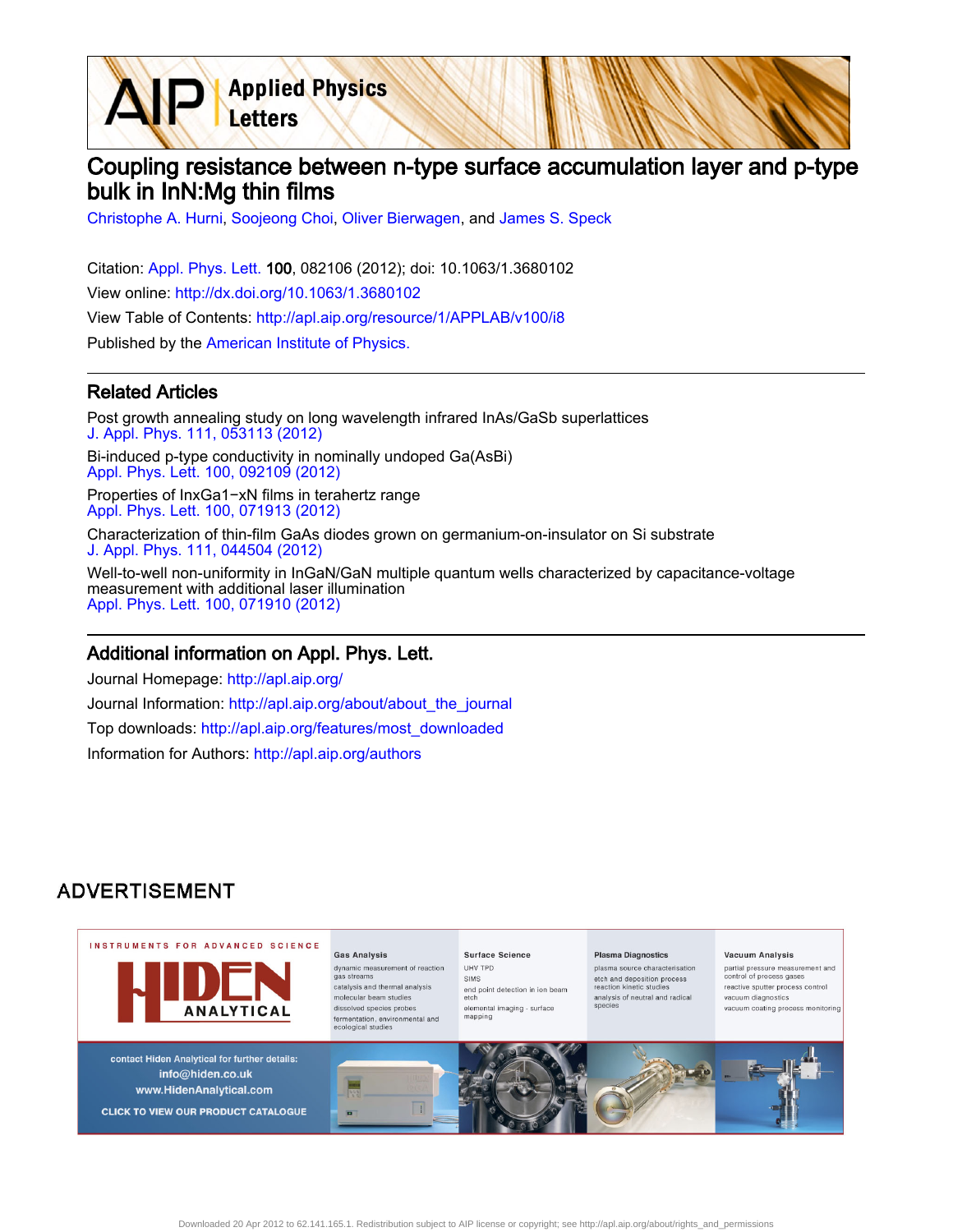## <span id="page-1-0"></span>[Coupling resistance between n-type surface accumulation layer and p-type](http://dx.doi.org/10.1063/1.3680102) [bulk in InN:Mg thin films](http://dx.doi.org/10.1063/1.3680102)

Christophe A. Hurni,<sup>1,a)</sup> Soojeong Choi,<sup>1</sup> Oliver Bierwagen,<sup>2</sup> and James S. Speck<sup>1</sup> 1 Materials Department, University of California, Santa Barbara, 93106-5050 California, USA <sup>2</sup>Paul-Drude-Institut für Festkörperelektronik, Hausvogteiplatz 5-7, D-10117 Berlin, Germany

(Received 5 December 2011; accepted 9 January 2012; published online 22 February 2012)

Indium nitride is the least studied of the III-nitride though it has great potential due to its small bandgap of 0.65 eV and a small effective electron mass. InN:Mg was recently confirmed to be p-type. However, Hall measurements on InN:Mg still show n-type conductivity, even when InN:Mg is very thick. Some studies have suggested the possibility of a high coupling resistance between the surface electron accumulation and the bulk p-InN. In this study, we show through vertical and transmission-line model measurement that this coupling resistance is small and should not affect conductivity and Hall measurements. © 2012 American Institute of Physics. [doi:[10.1063/1.3680102\]](http://dx.doi.org/10.1063/1.3680102)

Gallium nitride (GaN) and indium gallium nitride (InGaN) are widely studied because of their opto-electronic applications. In-rich InGaN or indium nitride (InN) have been less studied despite very attractive properties, including a very small bandgap, which is promising for infrared applications and a small electron effective mass, which is attrac-tive for high-speed transistors.<sup>[1](#page-4-0)</sup> InN has a very high electron affinity which creates a surface electron accumulation layer  $(SEAL)<sup>2</sup>$  $(SEAL)<sup>2</sup>$  $(SEAL)<sup>2</sup>$  The presence of the SEAL makes electrical measurement of bulk InN challenging. In particular, InN:Mg, which has been shown to be p-type by electrolyte-based capacitance-voltage measurements<sup>[3](#page-4-0)</sup> and thermopower measurements, $<sup>4</sup>$  $<sup>4</sup>$  $<sup>4</sup>$  only shows n-type conductivity in Hall measure-</sup> ments. The electrical behavior of the internal p-n junction, made of the n-type SEAL and the p-type bulk InN:Mg is poorly understood. Some recent articles have suggested that this junction has a high series resistance, which may prevent the observation of holes in Hall measurement, even with thick InN:Mg samples. $5,6$ 

In this article, we investigate the rectifying behavior of this junction as well as its resistance. We show that etched mesas also exhibit highly conductive pathways along the side walls or due to current crowding at the side walls, and that vertical measurements of the internal p-n junction is not possible with a vertical junction process. Using the alternative approach of transmission-line model (TLM) measurements and modeling, we show that this junction is not rectifying and can be modeled with small resistance.

For this study, different thicknesses InN:Mg were grown by plasma assisted molecular beam epitaxy on semiinsulating GaN:Fe substrates grown by metal organic chemical vapor deposition by Lumilog. All the samples include a 100 nm GaN:C layer under the InN:Mg layer to improve isolation. The Mg concentration was around  $1.6 \times 10^{19}$  cm<sup>-3</sup>. More details about the growth and the samples is reported elsewhere.<sup>[7](#page-4-0)</sup>

To investigate a p-n junction, it is natural to consider vertical measurements, with etched mesas, if the sidewalls

do not dominate the transport.<sup>[9](#page-4-0)</sup> To assess if vertical etched surface were conductive, mesas of different sizes and aspect ratios were etched by standard  $BCl<sub>3</sub>/Cl<sub>2</sub>$  reactive ion etching (RIE) on a 2.4  $\mu$ m-thick InN:Mg sample. The depth of the mesa etching was 250 nm. It was observed that GaN would etch about five times faster in the same RIE conditions. Ti/Au (30 nm/300 nm) metal contact were then deposited by electron-beam evaporation on the top of the mesa and around the mesa. The process is similar to a diode process, with the same metal for the top and the bottom contact.

The top left inset on Figure 1 shows the mask that was used. The mesa sizes ranged from  $100 \times 100 \mu m^2$  to  $500 \times 500 \mu m^2$ . For areas from  $200 \times 200 \mu m^2$  to 500  $\times$  500  $\mu$ m<sup>2</sup>, there were diodes with three different shapes: a standard square mesa with a full bottom contact (S-diode), a square mesa with a half bottom contact (L-diode), and a mesa with fingers (F-diode). The different areas and perimeters are given in Table [I.](#page-2-0)

Figure 1 shows the current voltage (I-V) characteristics of the diodes with an area of  $400 \times 400 \mu m^2$ . It can be seen that the I-V characteristics are very linear so that if current is going through the junction, there is no rectifying behavior.



FIG. 1. (Color online) Top left: microscope image of the mask after processing. Bottom right: conductance in function of perimeter for  $16 \times 10^4 \mu m^2$ diodes and conductance for the diodes with perimeter of 1000, 1100 and <sup>a)</sup>Electronic mail: hurni@engr.ucsb.edu.  $1200 \mu$ m. Main: I-V characteristics of  $16 \times 10^4 \mu$ m<sup>2</sup> diodes.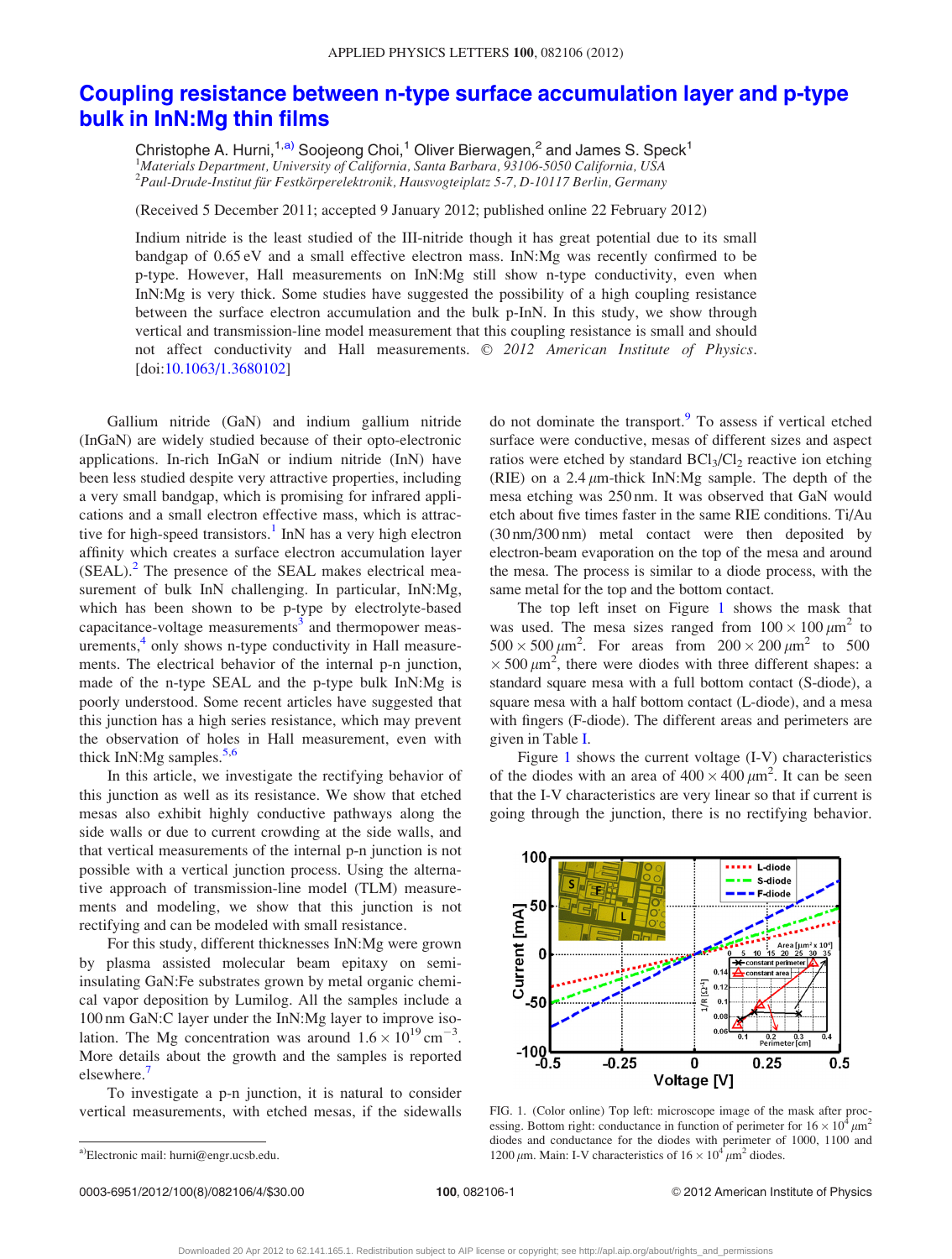<span id="page-2-0"></span>TABLE I. Area and perimeter of the diodes.

| Area $\left[\mu\text{m}^2 \times 10^4\right]$ | Perimeter $[\mu m]$ |         |         |
|-----------------------------------------------|---------------------|---------|---------|
|                                               | L-diode             | S-diode | F-diode |
| 1                                             |                     | 400     |         |
| $\overline{4}$                                | 400                 | 800     | 1100    |
| 9                                             | 600                 | 1200    | 2290    |
| 16                                            | 800                 | 1600    | 3530    |
| 25                                            | 1000                | 2000    | 5570    |

The bottom right inset of Figure [1](#page-1-0) shows the conductance 1/R in function of perimeter for the diodes with constant area  $400 \times 400 \mu m^2$  as well as the conductance for the diodes with similar perimeter (1000, 1100, 1200  $\mu$ m) but different areas. There is a clear linear dependence of the conductance on perimeter length, which indicates a conductance limited by lateral rather than vertical transport. The conductance does not seem to scale with area. For mesas with the same area, one can assume that  $\sigma = 1/R = a \cdot p + b$ , with p the perimeter, a and b constants. If the distance between the contacts is  $L = 20.25 \mu m$ , which is the lateral spacing of 20  $\mu m$ , with the 0.25  $\mu$ m vertical etch, then  $R_a = \frac{1}{L_a}$ , with  $R_a$  the sheet resistance that is surface related. The extracted value for  $R_a$  ranges from 1000 to 2100  $\Omega/\square$ , which is similar to the SEAL sheet resistance measured with low temperature Hall measurements on the same samples using pressed down In contacts.<sup>[6,8](#page-4-0)</sup> The sample was processed again with a  $750 \text{ nm}$ mesa etch and a third time with a 1500 nm depth. Every etch depth yielded similar results for the sheet resistance  $R_a$ . Unfortunately the lateral distances will always be larger than the vertical distances, which prevents a precise measurement of the sheet resistance of the etched surfaces. However this shows that they are conductive, and have a resistance on the same order of magnitude than the SEAL.

The vertical transport of the mesa could be due to conduction along a SEAL of the etched mesa sidewalls, or conduction through the SEAL-p-bulk-SEAL interfaces with current crowding at the edge of the mesas and contacts. Current crowding is likely as the resistivity of the SEAL is smaller than that of the InN:Mg. With the present experiments, however, we cannot distinguish both cases but conduction along the non-polar sidewalls is likely present as non-polar surfaces have been shown to be conductive.<sup>[10](#page-4-0)</sup>

Since vertical measurements could not yield the coupling resistance between the SEAL and the bulk InN:Mg, the second set of experiments involved lateral TLM measurements. A 0.4  $\mu$ m thick InN:Mg sample was used for this process. The mesas were etched using RIE with  $BCl<sub>3</sub>/Cl<sub>2</sub>$ . The etch was  $0.45 \mu m$ , down to the insulating GaN:C for mesa isolation. The Ti/Au (30 nm/300 nm) contacts were deposited by electron-beam evaporation. The TLM width was  $100 \mu m$ and the spacings were 5, 10, 15, 20, 25, and  $30 \mu m$ . The mask also included Van der Pauw Hall patterns. The Hall measurements with these patterns resulted in an apparent ntype sheet concentration of  $7.5 \times 10^{13}$  cm<sup>-2</sup> and an apparent sheet resistance of 1130  $\Omega/\square$ . The standard one layer TLM analysis yielded the same apparent sheet resistance as the Van de Pauw measurement, and an apparent specific contact resistance of  $2-3 \times 10^{-4} \Omega \text{ cm}^2$ . These values are consistent

with the room temperature (RT) Hall measurements done with pressed down In contacts on the same sample. $6,8$  $6,8$  $6,8$ 

Figure 2 shows the measured resistance  $R_{TLM}$  for each spacing. The good linearity of the I-V curves (shown at the bottom right of Figure 2) implies again no rectifying behavior of the internal p-n junction. Therefore, from here on, the internal p-n junction will be considered to behave like a linear resistor, modeled by a coupling resistance, with the unit of a contact resistance.

The results were analyzed within the two-layer TLM model developed by  $Look<sup>11</sup>$  $Look<sup>11</sup>$  $Look<sup>11</sup>$  with the main equations shown below

$$
R = 2C_1C_2 \left(\frac{R_{S1}}{wk_1}\right) + C_3 \left(\frac{R_{S1}l}{w}\right), \text{ with}
$$
  
\n
$$
C_1 = 1 + \frac{R_{S1}}{R_{S2}} \frac{1}{1 + k_1/k_2},
$$
  
\n
$$
C_2 = \frac{1 + \left(\frac{1}{(1 + R_{S2}/R_{S1}}\right) \left[\frac{k_1}{k} + \frac{k_2}{k} \left(\frac{1}{(1 + k_1/k_2)} + \frac{R_{S2}}{R_{S1}}\right)\right] F(kl)}{1 + \left[\frac{k_2}{k} \left(1 + \frac{R_{S2}}{R_{S1}}\right) / \left(1 + \frac{R_{S1}/R_{S2}}{1 + k_1/k_2}\right)\right] F(kl)},
$$
  
\n
$$
C_3 = \frac{R_{S2}}{R_{S1} + R_{S2}}, \quad F(kl) = \frac{\sinh(kl)}{1 + \cosh(kl)},
$$
  
\n
$$
k^2 = \frac{R_{S1} + R_{S2}}{\rho_{C2}}, \quad k_1^2 = \frac{R_{S1}}{\rho_{C1}}, \quad k_2^2 = \frac{R_{S2}}{\rho_{C2}}.
$$

R is the resistance for any spacing  $l$  and width w. The contact resistance of the top metal contact to the SEAL is called  $\rho_{C1}$ and the coupling resistance between the SEAL and the InN:Mg is  $\rho_{C2}$ , which have the units of a contact resistance The sheet resistance of the SEAL is  $R_{S1}$  and the sheet resistance of the bulk In:Mg is  $R_{S2}$ , as shown in the inset of Figure 2. Unlike in Look's original model, we assumed that the sheet resistance under and between the contacts was the same, which is very reasonable, since the contacts were not annealed. Look's equations are only valid under the assumption that  $\rho_2 \gg \rho_1$ .



FIG. 2. (Color online) Top left: resistances in the Look's bi-layer model. Bottom right: I-V curves for  $5 \mu m$  to  $30 \mu m$  spacings. Main: measured TLM resistances  $R_{TLM}$  in function of spacing, with standard 1-layer linear extrapolation yielding an apparent sheet concentration of 1130  $\Omega/\square$  and an apparent specific contact resistance of  $2-3 \times 10^{-4} \Omega \text{ cm}^2$  and best fit with a 2-layer TLM model, with  $R_{S1} = 1830 \Omega / \square$ ,  $R_{S2} = 2900 \Omega / \square$ ,  $\rho_{C1} = 1.1 \times 10^{-4} \Omega$  cm<sup>2</sup> and  $\rho_{C2} = 7 \times 10^{-4} \Omega$  cm<sup>2</sup>. The thin dotted line is the expected TLM resistance if current was only going through the SEAL, assuming  $R_{S1} = 1830 \Omega / \square$ .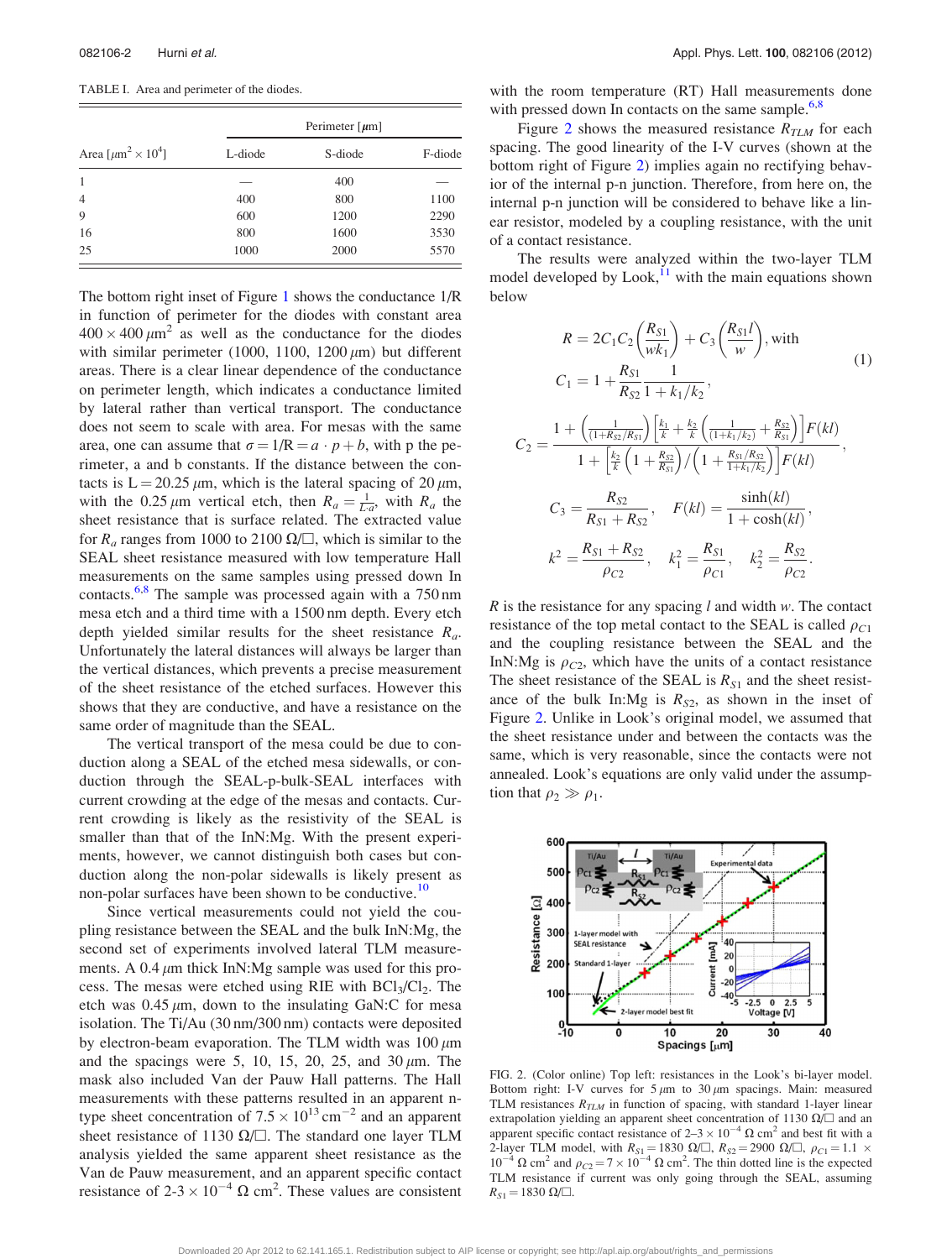Since the model is using four parameters, a unique solution is unlikely to be found through a least-square fit, with only six data points. Therefore, we are limiting as many parameters as possible by using the results of other transport measurements on the same sample series.

One parameter that can be extracted without relying on the coupling resistance in question  $\rho_{C2}$  is the SEAL sheet resistance  $R_{S1}$ . Mayer *et al.*<sup>[6](#page-4-0)</sup> showed that upon cooling from RT to 100 K, the apparent sheet resistance of the InN:Mg samples of different thicknesses was strongly increasing due to carrier freeze-out in the bulk InN:Mg. Below 100 K the apparent sheet resistance did not depend on the thickness anymore, and only the sheet resistance  $R_{S1}$  of the SEAL is measured. However, the sheet resistance of the SEAL was still temperature dependent below 100 K, which suggests that the SEAL is not fully degenerate. $\delta$  Hence one cannot simply measure the SEAL sheet resistance at low temperature and assume that it is the same at RT. Instead, we estimate the SEAL sheet resistance  $R_{S1}$  at RT by extrapolating the low temperature sheet resistance based on the relative change of a 50 nm InN:Mg sample which had almost negligible p-type contribution to the sheet resistance, as shown on Figure 3. This estimation does not rely on any assumption on the coupling resistance, since InN:Mg bulk is assumed to be not conductive at low temperature. Bierwagen et  $al$ <sup>[8](#page-4-0)</sup> goes further and estimates the resistivity of the bulk InN:Mg assuming a low coupling resistance, but this result was not used here. This estimation for the sheet resistance  $R_{S1}$  of the SEAL was  $1830 \pm 100 \Omega/\Box$  at RT.

The fact that the apparent sheet resistance extracted by the single-layer model differs significantly from  $R_{S1}$  implies that current is also flowing through the bulk InN:Mg. This is shown in Figure [2](#page-2-0), which shows the 1-layer TLM resistance that one would expect with  $R_{S1} \sim 1830 \Omega/\square$ . The apparent specific contact resistance of  $3 \times 10^{-4} \Omega \text{ cm}^2$  extracted from the 1-layer model was used as a higher limit for  $\rho_{C1}$ , as the apparent specific contact resistance accounts for both  $\rho_{C1}$ 



FIG. 3. (Color online) Sheet conductance of a 400 nm and a 50 nm thick InN:Mg film as function of temperature. The open symbols are the estimated sheet conductance of the SEAL of the 400 nm InN:Mg sample in function of temperature, assuming the same relative temperature dependence than the 50 nm InN:Mg sample. For this estimation the low temperature (when only the SEAL is conductive) conductance of the 50 nm InN:Mg sample was scaled to that of the 400 nm film. The contribution of the bulk for the 50 nm InN:Mg sample (estimated in Ref. [8](#page-4-0)) is corrected for in the vertically-offset data points but has only a minor influence.

and  $\rho_{C2}$ . The specific contact resistance of a 10 nm unintentionally doped (UID) InN grown around the same time and processed the same way, was found to be  $1 \times 10^{-5}$   $\Omega$  cm<sup>2</sup> and this was used as a lower limit for  $\rho_{C1}$ .

Look notes that after a coupling distance, the bi-layer structure can be considered as parallel resistor, and the resistance as function of distance will be linear. In our case, since the measured TLM resistances  $R_{TLM}$  are linear in function of spacing, this distance has to be on the order of the shortest spacing or shorter. This means that  $k^{-1} = \sqrt{\frac{\rho_{C2}}{R_{S1} + R_{S2}}}$  $\overline{\phantom{a}}$  $\leq$  5  $\mu$ m.

With these strong boundaries and conditions, we applied a least square fit regression to the data, despite the limited data points, finding a minimum for the error  $= ||R - R_{TLM}||$ . R was calculated with Eq. [\(1\)](#page-2-0). The values for the best fits are given in Table II, and the best fit for  $R_{S1} = 1830 \Omega / \Box$  is plotted in Figure [2.](#page-2-0) It should be pointed out that the extracted value for  $\rho_{C2}$  is a higher limit, imposed by the condition  $\rho_{C2} \gg \rho_{C1}$  of Look's original model. In the least-square fit, we imposed  $\rho_{C2} > 6 \cdot \rho_{C1}$  and it can be seen that the values of  $\rho_{C2}$  are close to the minimum value imposed by the leastsquare fit. The actual value of  $\rho_{C2}$  could therefore be smaller, in which case, the assumptions made in Look's model would not be valid and a simple parallel resistor case where both layers are fully connected would be more appropriate. In all the cases, the condition  $k^{-1} = \sqrt{\frac{\rho_{C2}}{R_{S1} + R_{S2}}}$  $\overline{\phantom{a}}$  $\leq$  5  $\mu$ m is respected, which implies good coupling. Also, it can be checked that in all cases, the equivalent parallel sheet resistance, assuming good coupling  $\frac{R_{S1}R_{S2}}{R_{S1}+R_{S2}} \sim 1130 \Omega / \square$ , which is the apparent sheet resistance from the 1-layer TLM.

The low extracted value for  $\rho_{C2}$  suggests that the p-n junction formed by the SEAL and the InN:Mg may act like a tunnel junction. This is reasonable since InN has a small bandgap and the doping on both sides is high. With the doping in our sample, the depletion should be under 10 nm, assuming published constants, $\frac{1}{1}$  $\frac{1}{1}$  $\frac{1}{1}$  like in tunnel diodes. Also, the highly dislocated InN grown under In rich conditions is likely to create leakage paths and could be the reason for the non rectifying behavior of the junction.<sup>[12](#page-4-0)</sup>

In many studies about InN:Mg, the samples are unprocessed and the contacts are made of pressed down indium pieces that are far apart. If one assumes a contact width of  $w = 1$  mm and a distance of  $l = 10$  mm between the contacts, the total resistance of such a sample assuming parallel conductors perfectly connected is  $\frac{1}{w} \cdot \frac{R_{S1} \cdot R_{S2}}{R_{S1} + R_{S2}} \cdot l \sim 11300 \Omega$ . The calculation of R from Eq.  $(1)$  with our best fit parameters in these conditions showed that the contribution of the contact and coupling resistances will be about 20  $\Omega$ , which is not significant.

In summary, vertical transport measurements with etched mesas normal to the In-face of InN have shown no sign of rectification, and a high conductivity due to surface

TABLE II. Best least square fit of equation [\(1\)](#page-2-0) to the data  $R_{TLM}$ .

| $R_{S1}$ [ $\Omega/\Box$ ] | $R_{S2}$ [ $\Omega/\Box$ ] | $\rho_{C1}$ [ $\Omega$ cm <sup>2</sup> )] | $\rho_{C2}$ [ $\Omega$ cm <sup>2</sup> ] |
|----------------------------|----------------------------|-------------------------------------------|------------------------------------------|
| 1730                       | 3300                       | $1.2 \times 10^{-4}$                      | $8 \times 10^{-4}$                       |
| 1830                       | 2900                       | $1.1 \times 10^{-4}$                      | $7 \times 10^{-4}$                       |
| 1930                       | 2700                       | $1 \times 10^{-4}$                        | $6 \times 10^{-4}$                       |